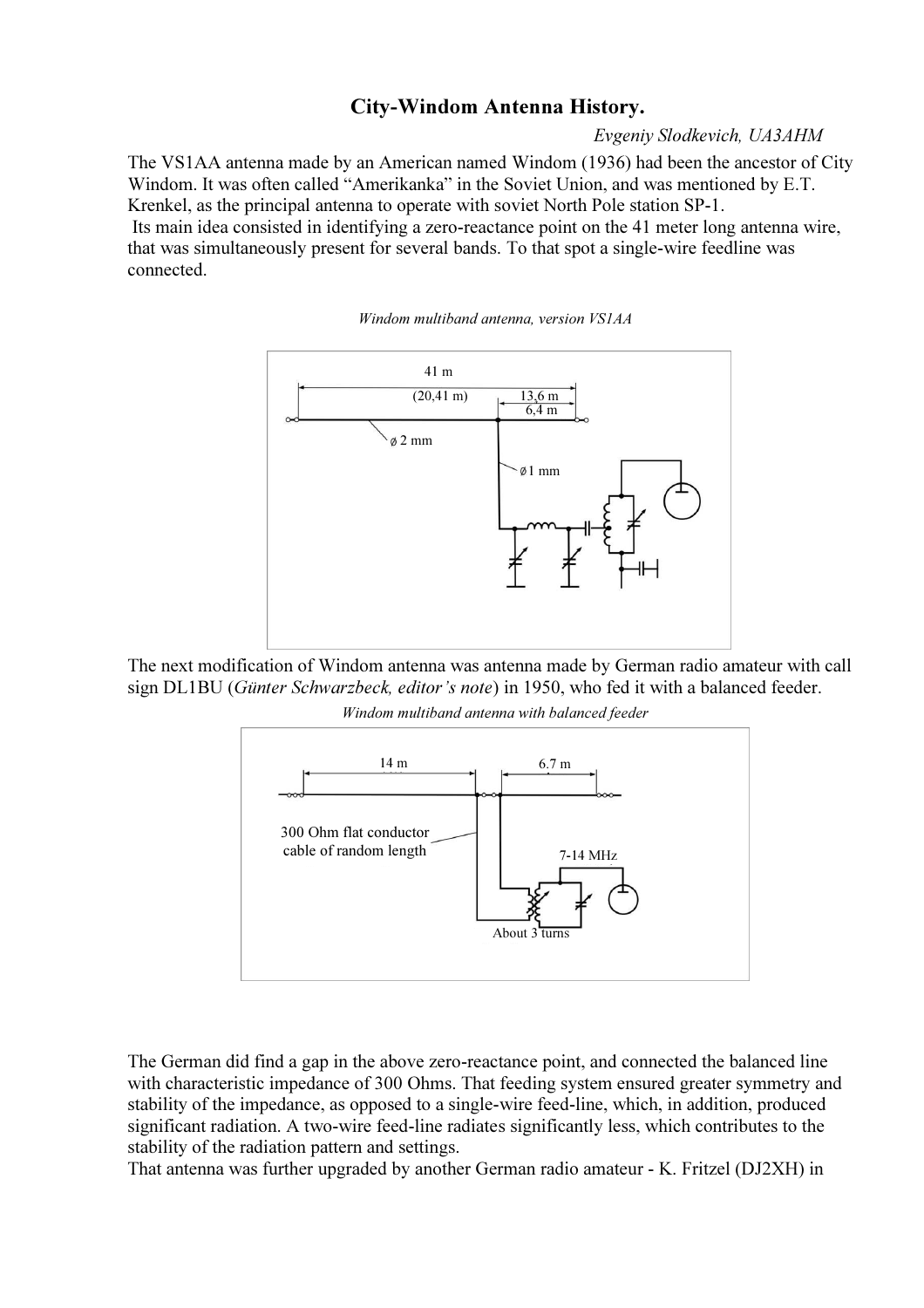1970. He replaced the balanced line with a coaxial cable with a 1:4 transformer, and started commercial production of antennas referred to as FD4.



Seemingly, it is an excellent antenna, simple and multiband. But it has a drawback. Its installation by residents of the upper floors of urban multistoried buildings is not feasible. Thus, if one end of the antenna wire is attached to the roof, and the feeder input is located right next to the window, just in 3-4 meters, this feeder shall have to lay in parallel to the radiating part of the antenna. This means that the feeder will be interfered by stray radiation from the antenna, generating currents in the cable Shield, which, in their turn, completely spoil the desired matching. Thinking over this issue, I recalled that I met somewhere on the Internet simple designs of halfwave dipoles fed from the end by means of a coaxial cable. Their cable shield served simultaneously as a quarter-wave radiator, and in order to prevent the currents to leak to the feeder itself, a current choke was installed at the distance of 1/4λ. K. Rothammel had described that design, which was called "Locking Circuit T2LT."

Tuned circuit ( T2LT circuit)

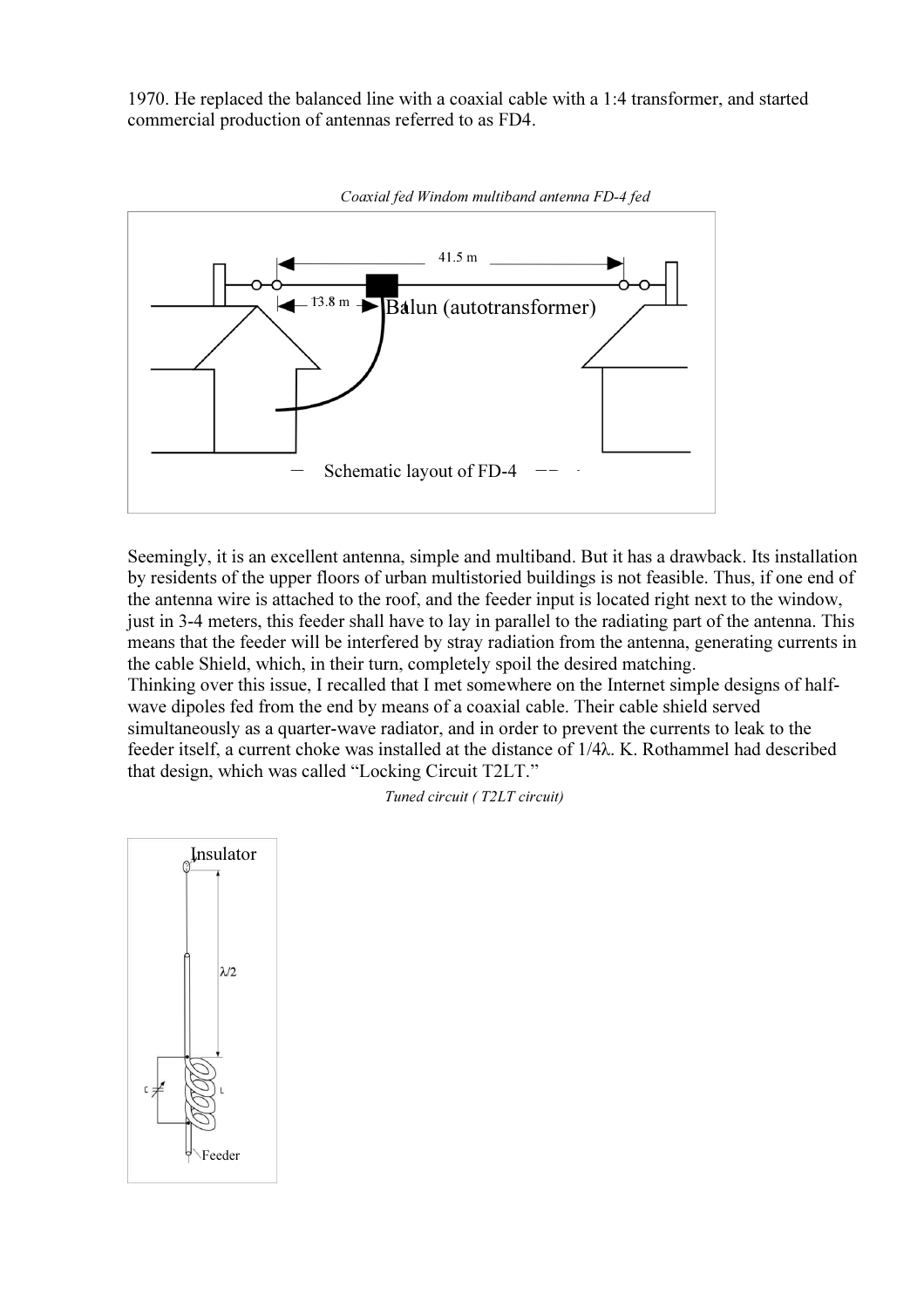However, this circuit is narrowband, and provides operation on a single band only.

Being in possession of modern fleet of measuring instruments and sufficient number of ferrite cores, I set out as a goal to manufacture a broadband current choke with a level of isolation up to 30 dB, and operating band of 3-30 MHz. And that choke was successfully made.



Its measured shield isolation was as follows:

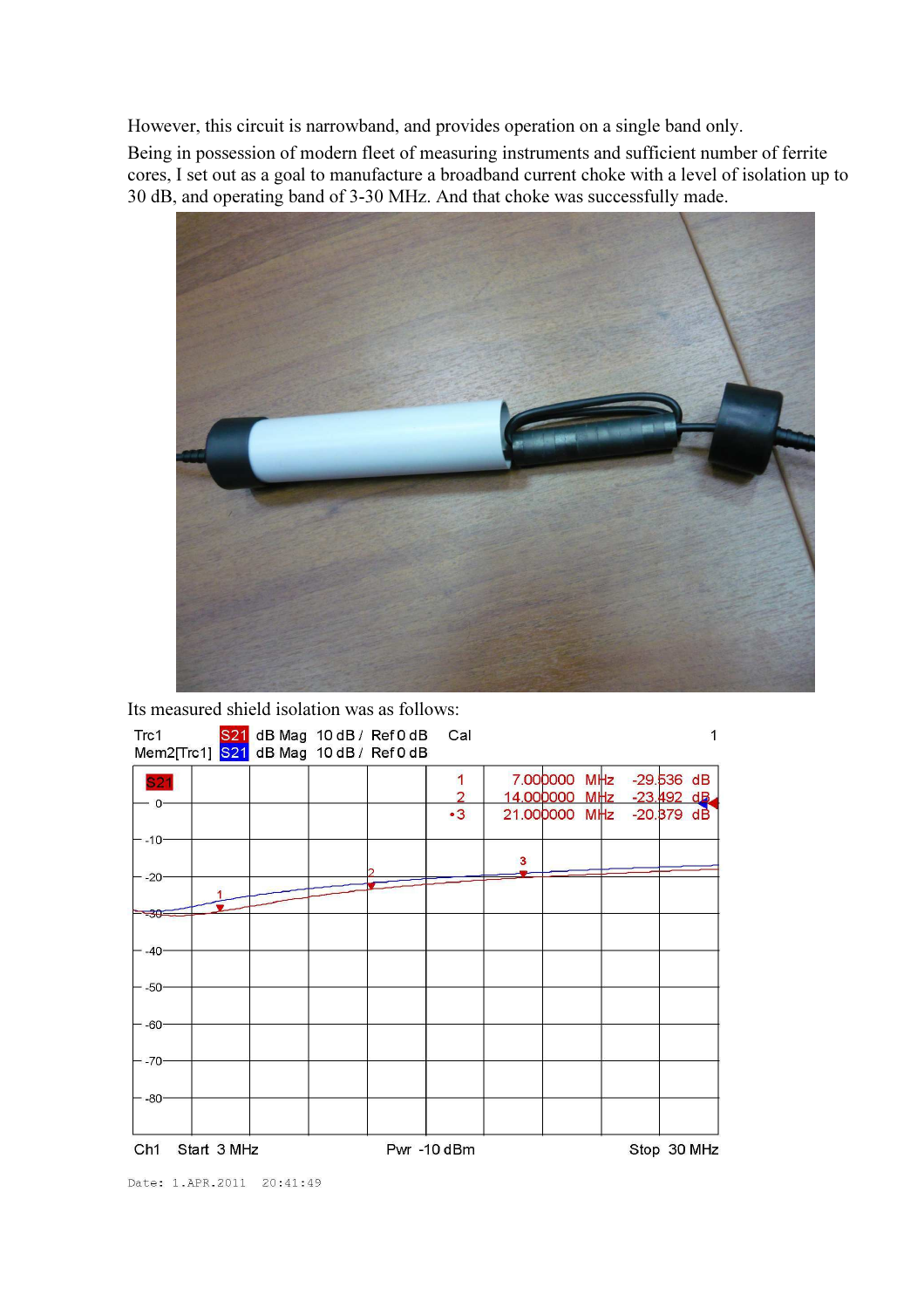Here are two graphics. The blue line shows the isolation on the ferrite of brand 3000NN, and the red one shows the same on 1500NN brand.

As the following step, I constructed a Windom antenna with a 1:6 autotransformer,



 in which the short section (13.5 m) was made from a coaxial cable. Following it, the abovementioned choke was installed. All measurements were performed on the choke output connector. Predictably, we managed to separate the radiator from the feeder, and I began to observe on the instrument the clear resonances of all 6 bands 80-40-20-17-12 and 10 meters.



Date: 31. JAN. 2010 11:01:57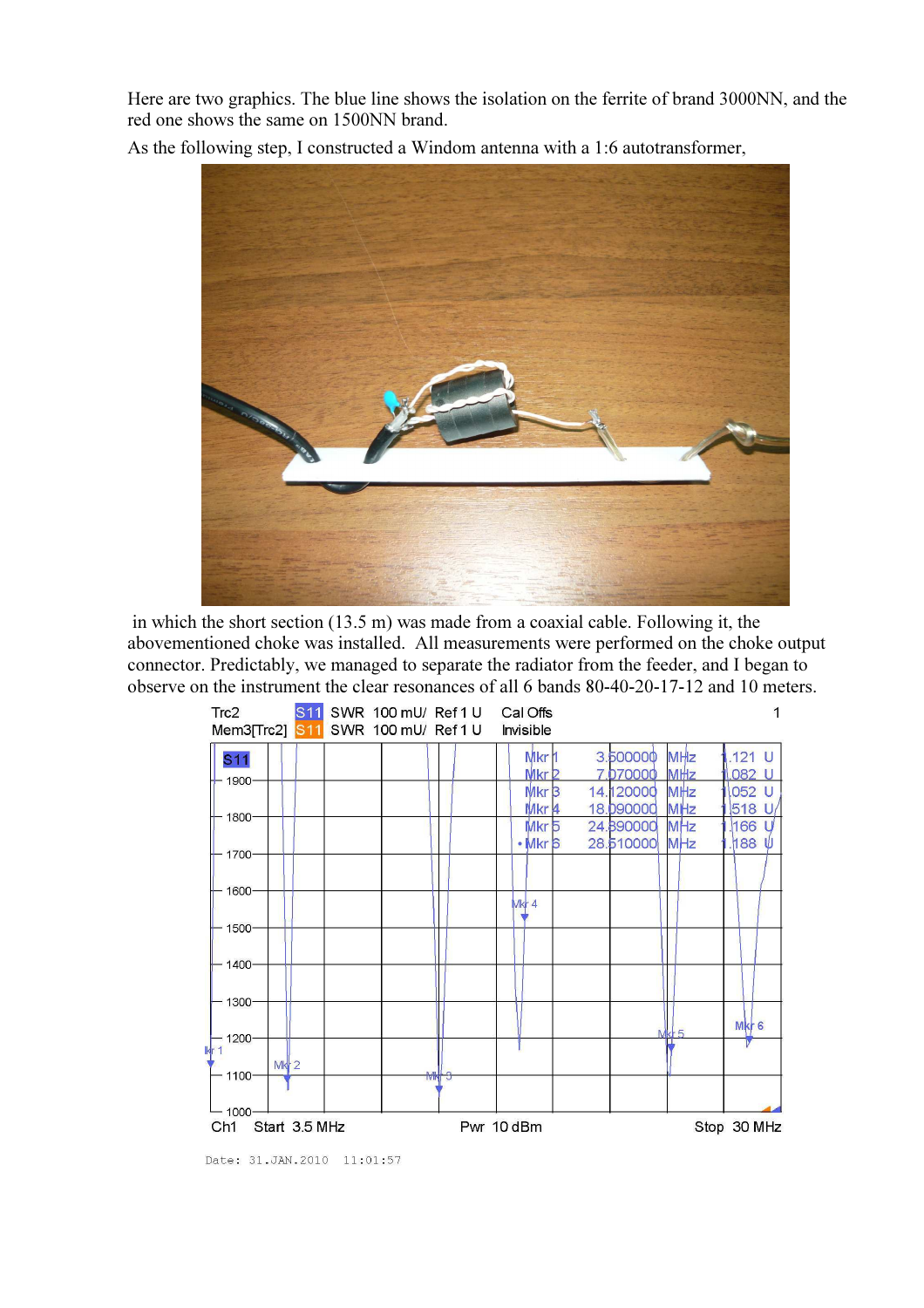The operation of several City-Windom antennas with the autotransformer showed that in a few minutes of transmission the ferrite core got extremely hot.

That occurred due to the fact that transformation was based on passing of the magnetic field through the core. And there were great losses inside of it.

Therefore, the autotransformer was replaced with a long line transformer (LLT), which used a different principle to operate.



Here the energy is transferred over a two-wire feed-line. The magnetic field transfers solely the asymmetrical currents.

The application of 1:4 LLT enabled me to fix the problem with the transformer getting hot, and to substantially increase the load capacity of the antenna. The final diagram of the commercial version of CW80100 antenna - (City Windom from 80 meters with power handling capacity of 100 watts) is shown in Diagram of CW80100.



Thus, unlike all previous versions of the Windom antenna, a new antenna called City Windom has a new advantage, it's a feed-line at the same time as being a radiator. This makes it possible to get along with only two attachment points instead of three, which significantly improves user performance and usability of the antenna in modern urban environment.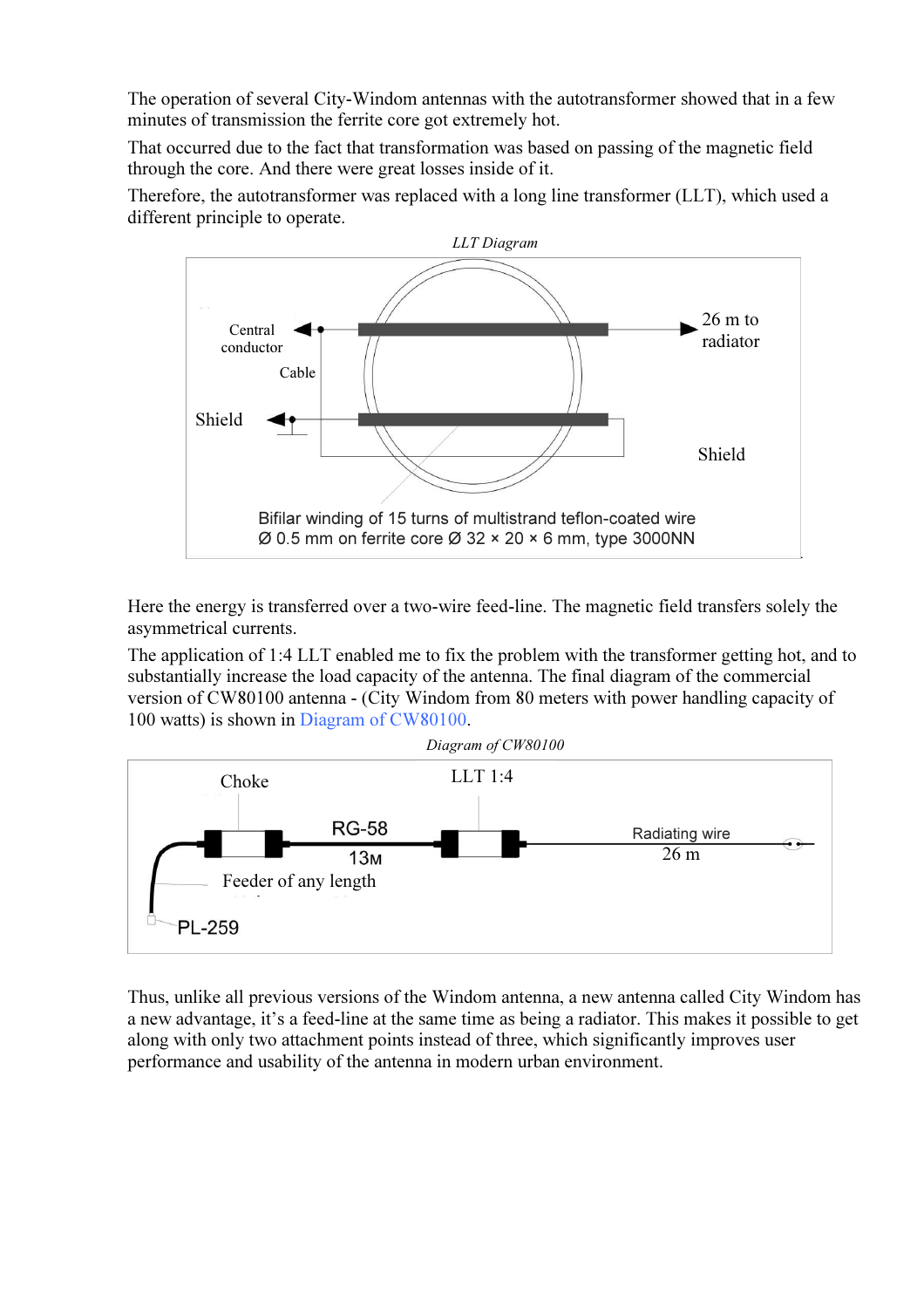## CW80100 antenna radiation pattern in horizontal plane